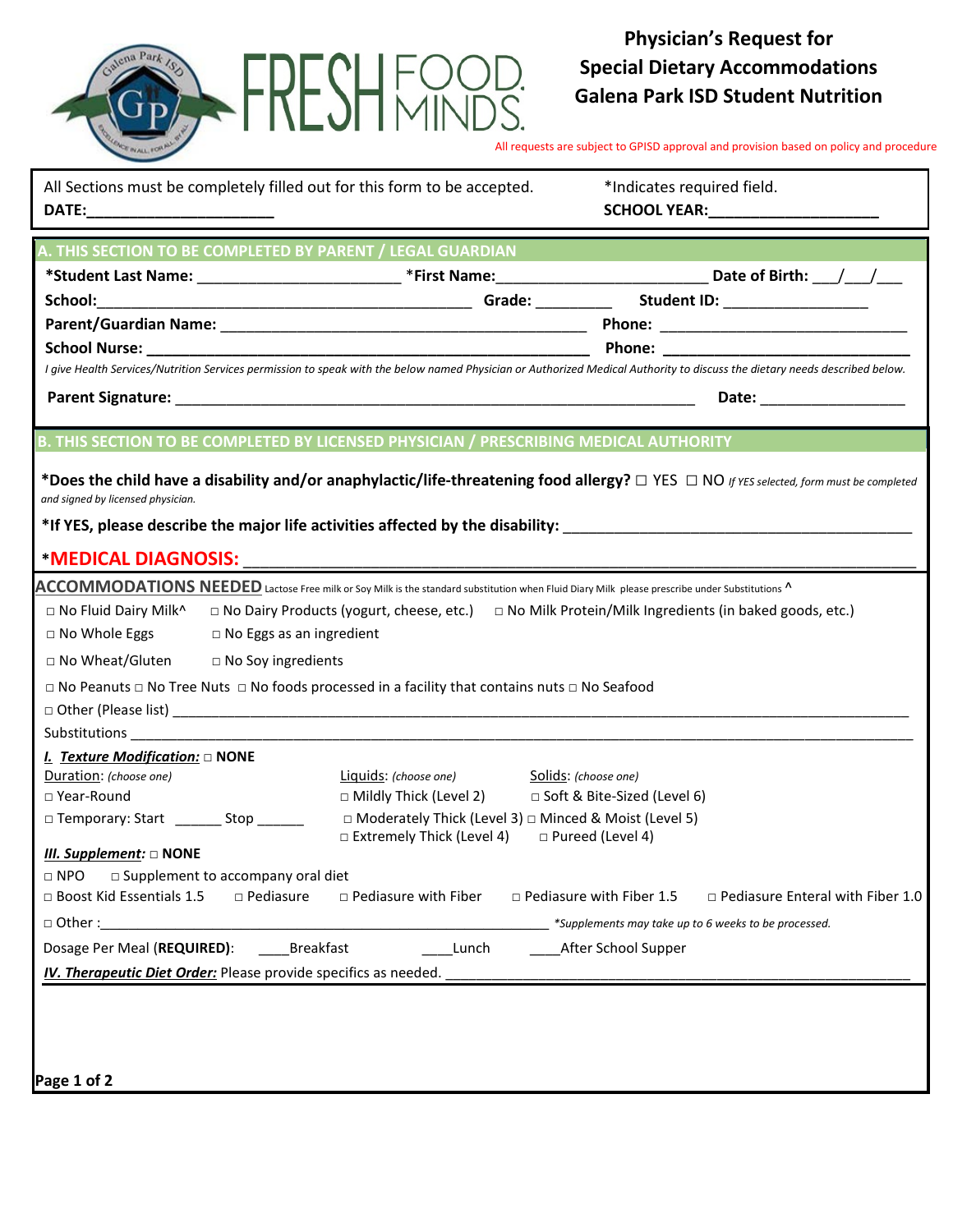## **C. THIS SECTION TO BE COMPLETED BY LICENSED PHYSICIAN / PRESCRIBING MEDICAL AUTHORITY**

*I certify that the above named student needs special dietary accommodations, as described above, because of the student's disability and/ or life-threatening food allergy or food intolerance/allergy, as indicated.* 

|             |                                                                     | $\square \mathsf{MD}$ | $\square$ DO | $\square NP$ | $\Box$ PA |
|-------------|---------------------------------------------------------------------|-----------------------|--------------|--------------|-----------|
|             | *Signature of Licensed Physician/Prescribing Medical Authority Date |                       |              |              |           |
|             | *Printed Name of Licensed Physician/Prescribing Medical Authority   |                       |              |              |           |
| Phone       | Fax                                                                 |                       |              |              |           |
| Address     |                                                                     |                       |              |              |           |
| Page 2 of 2 |                                                                     |                       |              |              |           |

*Send completed form to school nurse. Please submit new Physician Request form each school year. Any change or discontinuation must be submitted in writing by the physician. Please allow two business weeks for processing. Scan completed forms to [ALGRANT@galenaparkisd.com](mailto:ALGRANT@galenaparkisd.com) or call 832-386-1549 with questions or return to the school nurse for* 

*further processing.*

In accordance with Federal clusterial or repriment of Aprical comparison enterstitly in any program or activity onducted or funderly conducted or funderly contacted include by USDA. Persons with disabilities who require al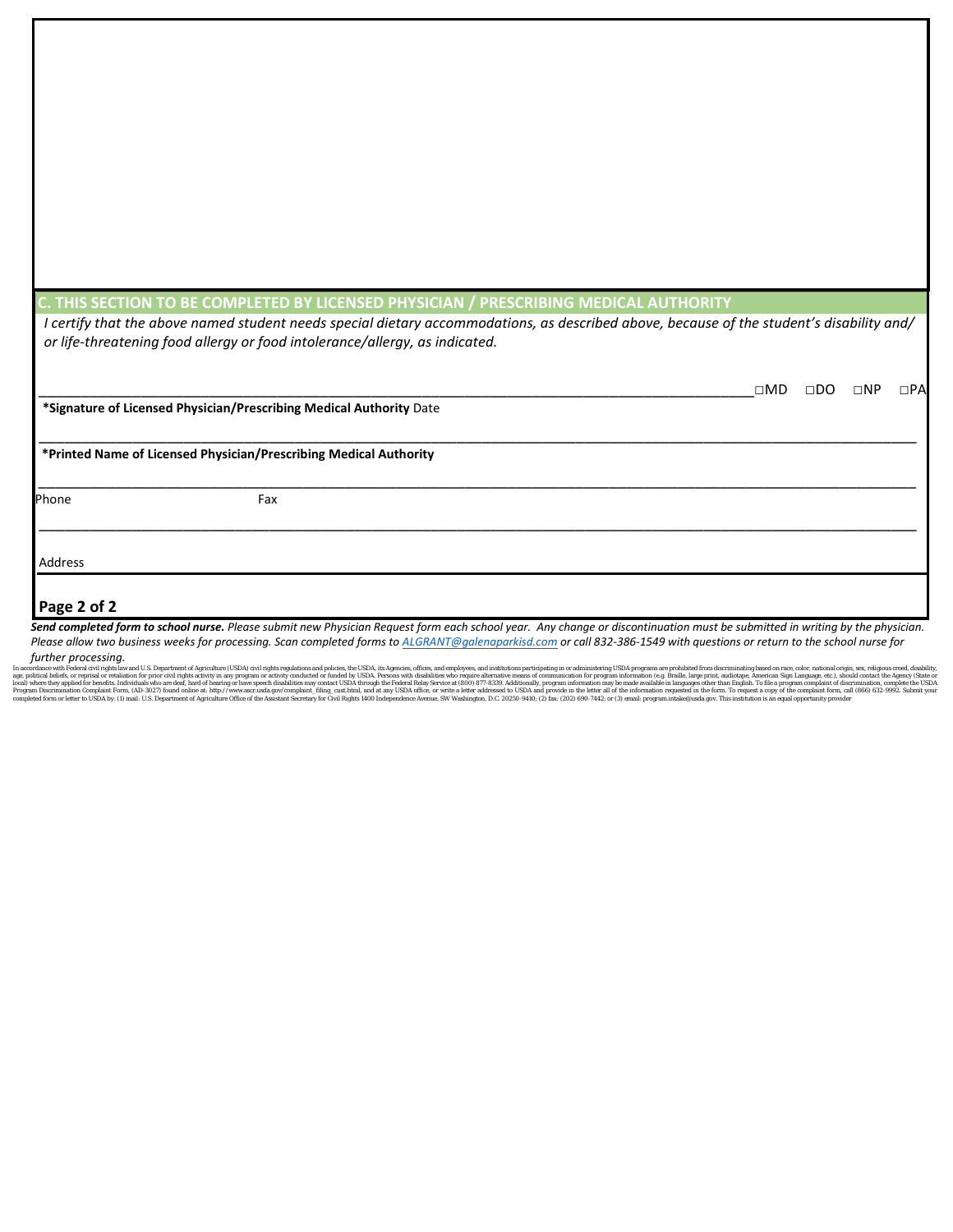

Fecha: \_\_\_\_

| No se aceptará el formulario si no se han llenado todas las secciones. El * indica dato requerido.                                                                                                                                         |                                                                       | Ciclo escolar:                                                               |  |  |
|--------------------------------------------------------------------------------------------------------------------------------------------------------------------------------------------------------------------------------------------|-----------------------------------------------------------------------|------------------------------------------------------------------------------|--|--|
| A. ESTA SECCIÓN DEBE LLENARLA EL PADRE O TUTOR                                                                                                                                                                                             |                                                                       |                                                                              |  |  |
|                                                                                                                                                                                                                                            |                                                                       |                                                                              |  |  |
|                                                                                                                                                                                                                                            |                                                                       |                                                                              |  |  |
| tutor:                                                                                                                                                                                                                                     | Teléfono:                                                             |                                                                              |  |  |
|                                                                                                                                                                                                                                            |                                                                       |                                                                              |  |  |
| Doy mi autorización para que los Servicios de Salud o los Servicios de Nutrición hablen con el doctor o la autoridad médica que se menciona más adelante para discutir las<br>necesidades de alimentación que se describen a continuación: |                                                                       |                                                                              |  |  |
|                                                                                                                                                                                                                                            | Fecha:                                                                |                                                                              |  |  |
| B. ESTA SECCIÓN DEBE LLENARLA UN MÉDICO LICENCIADO O LA AUTORIDAD MÉDICA PERTINENTE                                                                                                                                                        |                                                                       |                                                                              |  |  |
| $^*$ ¿Tiene el niño una discapacidad o una alergia alimentaria que podría provocarleanafilaxis o poner en peligro su vida? $\Box$ SÍ $\Box$ NO                                                                                             |                                                                       | Si marcó SÍ, un médico licenciado debe llenar y firmar este formulario.      |  |  |
|                                                                                                                                                                                                                                            |                                                                       |                                                                              |  |  |
| <b>MODIFICACIONES NECESARIAS</b>                                                                                                                                                                                                           | ^La leche de lactose free la leche líquida de origen or Soy la leche  |                                                                              |  |  |
| I. Restricciones necesarias: ONINGUNA                                                                                                                                                                                                      |                                                                       |                                                                              |  |  |
| $\Box$ No consumir leche de lactose free<br>$\mathbf{A}$                                                                                                                                                                                   | □ No consumir productos lácteos (yogur, queso, etc.)                  | □ No consumir proteína láctea                                                |  |  |
| $\Box$ No consumir huevo entero                                                                                                                                                                                                            | □ No usar huevos como ingrediente                                     | o ingredientes lácteos (en                                                   |  |  |
| $\Box$ No consumir trigo o gluten                                                                                                                                                                                                          | □ No consumir soya                                                    | alimentos horneados, etc.)                                                   |  |  |
| □ No consumir maní □ No consumir frutos secos (Tenga presente que HISD no incluye maní o frutos secos en sus menús).<br>□ No consumir alimentos procesados en instalaciones donde haya habido nueces □ No consumir mariscos                |                                                                       |                                                                              |  |  |
|                                                                                                                                                                                                                                            |                                                                       |                                                                              |  |  |
| Alimentos substitutos en el proporciones de la constitución de la constitución de la constitución de la constitución                                                                                                                       |                                                                       |                                                                              |  |  |
| II. Modificación de la textura: □ NINGUNA<br>Duración: (marque una)                                                                                                                                                                        | Líquidos: (marque una) Sólidos: (marque una)                          |                                                                              |  |  |
| □ Durante todo el año                                                                                                                                                                                                                      |                                                                       | $\Box$ Levemente espeso (Nivel 2) $\Box$ Blando y tamaño de bocado (Nivel 6) |  |  |
|                                                                                                                                                                                                                                            | $\Box$ Medianamente espeso (Nivel 3) $\Box$ Molido y húmedo (Nivel 5) |                                                                              |  |  |
| □ Temporalmente: Iniciar ________ Terminar _______                                                                                                                                                                                         | □ Sumamente espeso (Nivel 4)                                          | $\Box$ Hecho puré (Nivel 4)                                                  |  |  |
| III. Suplementos: O NINGUNA                                                                                                                                                                                                                |                                                                       |                                                                              |  |  |
| □ Nil per os (No ingerir nada por vía oral) □ Algún suplemento acompañará la dieta oral<br>□ Boost Kid Essentials 1.5<br>$\Box$ Pediasure $\Box$ Pediasure con fibra                                                                       | $\Box$ Pediasure con fibra 1.5                                        | $\Box$ Pediasure Enteral con fibra 1.0 $\Box$                                |  |  |
|                                                                                                                                                                                                                                            |                                                                       |                                                                              |  |  |
| Dosis por alimento (ES REQUISITO): ______Desayuno ______________Almuerzo _______Colación al término de las clases                                                                                                                          |                                                                       |                                                                              |  |  |
|                                                                                                                                                                                                                                            |                                                                       |                                                                              |  |  |
|                                                                                                                                                                                                                                            |                                                                       |                                                                              |  |  |
|                                                                                                                                                                                                                                            |                                                                       |                                                                              |  |  |
|                                                                                                                                                                                                                                            |                                                                       |                                                                              |  |  |
|                                                                                                                                                                                                                                            |                                                                       |                                                                              |  |  |
| Page 1 of 2                                                                                                                                                                                                                                |                                                                       |                                                                              |  |  |